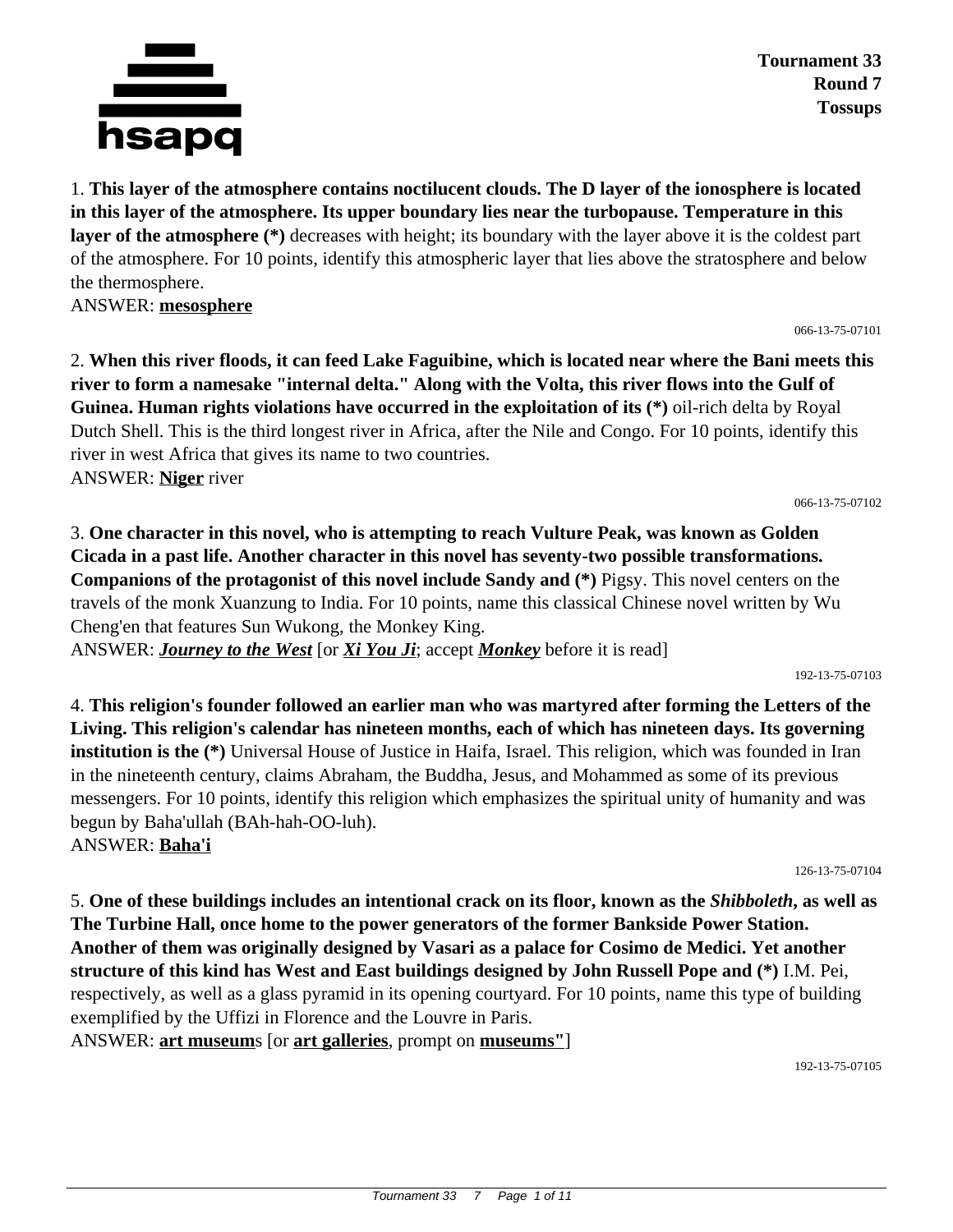6. **This country's men's handball team won gold medals at the 2008 and 2012 Summer Olympics. Its national soccer team won the 1998 World Cup and finished second in 2006, when one of its players notably (\*)** headbutted Marco Materrazi. Tony Parker hails from this nation, which holds an annual race that, prior to the vacating of titles, was won seven consecutive times by Lance Armstrong. For 10 points, name this nation whose soccer clubs include Lyon and Paris Saint-Germain. ANSWER: **France**

192-13-75-07106

7. **This man compared his country acquiring colonies to a poor Polish noble buying a silk sable coat when he really needed a shirt. This man organized the administration of a duchy in the Convention of Gastein, and used that as a pretext for starting the Seven Weeks' War with Austria. Adalbert Falk was responsible for writing the (\*)** May Laws that helped further this man's battle against the Catholic Church, known as the Kulturkampf. For 10 points, name this "Iron Chancellor" who oversaw the unification of Germany.

ANSWER: Otto Eduard Leopold von **Bismarck**

153-13-75-07107

8. **One character in this play compares his current location to Macon County after forgetting about a tree that he almost hanged himself on. The first action of one character in this play is to take off a boot. One character in this play is asked to "Think!" resulting in a stream of nonsense that only ends when his hat is removed. (\*)** Pozzo is shown to be blind in Act Two of this play. At the end of both acts of this play, a boy tells Vladimir and Estragon that the title character is delaying his appearance. For 10 points, name this absurdist drama by Samuel Beckett. ANSWER: *Waiting for Godot*

140-13-75-07108

9. **This empire took part in what may have been pre-planned battles with their enemies known as "flower wars." This empire came to power after winning as part of a Triple Alliance of cities against the Tepanecs. La Noche Triste was an action by this empire against invaders who held its emperor prisoner before he was killed. That emperor was killed by his own people according to an account** written by (\*) Bernal Diaz. For 10 points, name this Mesoamerican empire that fell apart after the forces of Hernan Cortes captured Tenochtitlan and defeated its leader Montezuma. ANSWER: **Aztec** Empire

023-13-75-07109

10. **Errors in the pathway that creates this protein cause porphyria. One product of the breakdown of this protein is bilirubin. The more efficient "f" variety of this protein is only found naturally in (\*)** fetuses and infants. A reduced amount of this protein causes thalassemia, and an abnormal variant of this protein causes sickle cell anemia. For 10 points, name this iron-containing protein found in red blood cells that transports oxygen through the body. ANSWER: **hemoglobin**

105-13-75-07110

11. **An early theorist in this discipline, who distinguished between "gemeinschaft" (geh-MINE-shaft) and "gesellschaft" (geh-SELL-shaft), was Ferdinand Tonnies. Three major frameworks within this discipline are conflict theory, structural functionalism, and symbolic interactionism. Auguste (\*)** Comte is considered the founder of this discipline, and the rules of its namesake method were laid out by Emile Durkheim. For 10 points, name this social science broadly concerned with the human interactions that compose society. ANSWER: **sociology**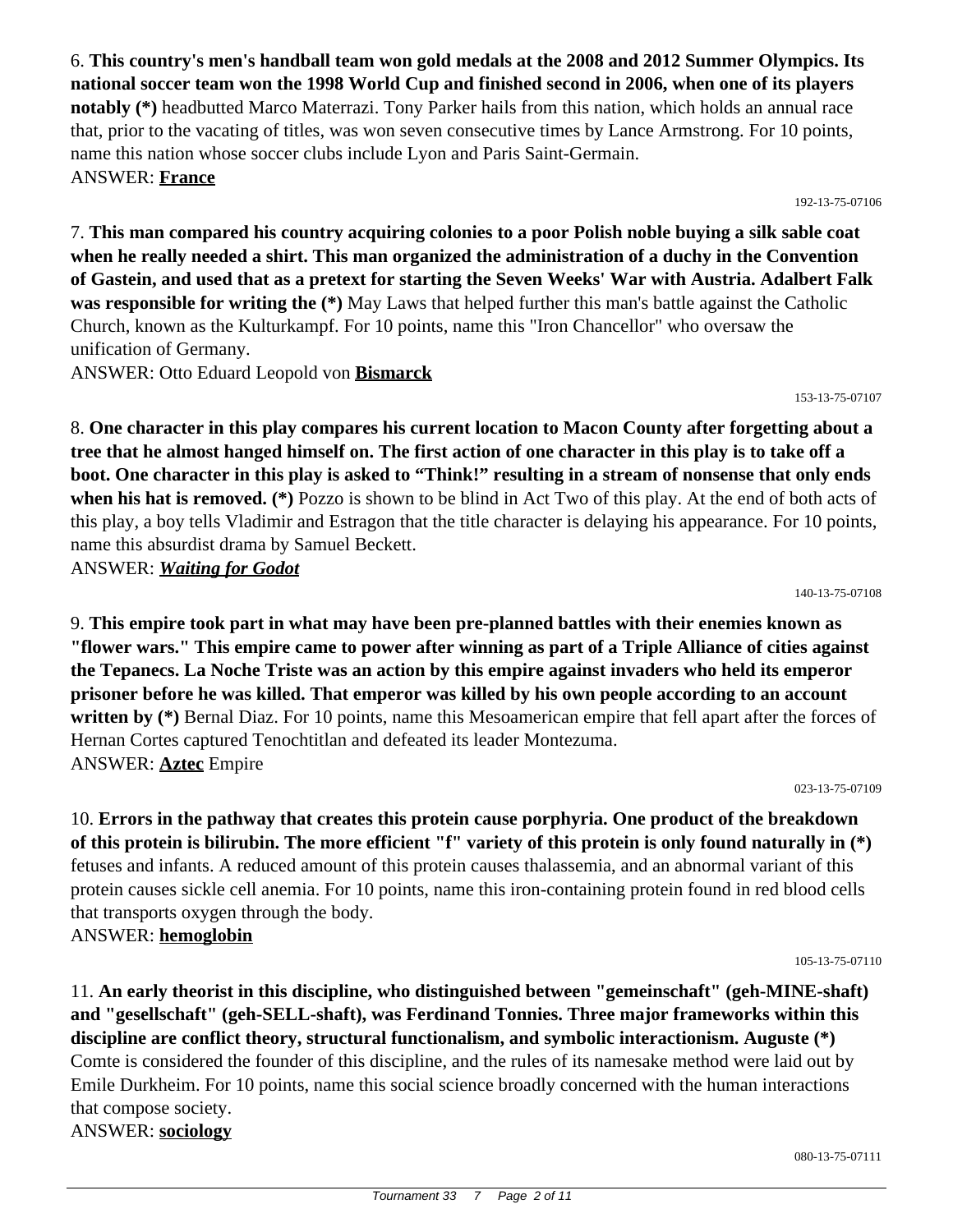12. **Although not the absolute value, this operation is the first one used in the triple product used to calculate the volume of a parallelepiped. The inner product is a generalization of this operation. This operation gives zero when applied to two orthogonal (\*)** vectors. It is applied to two vectors and equals the product of the vectors's magnitudes and the cosine of the angle between them. For 10 points, name this basic vector operation that returns a scalar.

ANSWER: **dot product** [or **scalar product** until "scalar" is read; or **inner product** until it is read] 014-13-75-07112

13. **This poet described a broken lead pipe gushing water as a simile for blood from a self-inflicted stab wound. This poet used elegiac couplets for a half-finished cycle on the months of the calendar, his** *Fasti***, before being exiled to the (\*)** Black Sea by his emperor. This man also wrote three books of poetic love advice and a compendium of myths including Iphis's sex change and Daphne's change into a laurel tree after Apollo's pursuit. For 10 points, name this Latin poet of *Ars Amatoria* who wrote about mythological transformations in his *Metamorphoses*. ANSWER: **Ovid** [or Publius **Ovid**ius Naso]

104-13-75-07113

14. **In Greek mythology, an angry Zeus turned the king of Arcadia into this form for trying to feed him the flesh of murdered child. Odin habitually throws scraps to two of these animals near his throne named Geri and Freki. At Ragnarok, two of these animals named Skoll and Hati will devour the sun and moon. The magic chain (\*)** Gleipnir was used to bind one of these creatures who bit Tyr's hand off in revenge. For 10 points, name this type of animal exemplified in Norse myth by the monster Fenrir.

ANSWER: a **wolf** [prompt on **dog**s]

080-13-75-07114

15. **This composer wrote the twelve-tone piece** *Connotations* **after being commissioned by Leonard Bernstein to commemorate the opening of Lincoln Center. Another work by this composer was titled after "The Dance," a section from Hart Crane's long poem** *The Bridge***. A trip taken with Carlos Chavez led this composer to write the folk tune-inspired** *El Salon Mexico***. Another work by this composer was intended to put (\*)** "Martha Graham to music" and included variations on the Shaker hymn "Simple Gifts." For 10 points, name this American composer of *Appalachian Spring*. ANSWER: Aaron **Copland**

023-13-75-07115

16. **This leader's country acquired Cabo Juby in the Ifni War. He sent the Blue Division to the Eastern Front in World War II. This man's government was opposed in one region by the formation of the group ETA (AY-tuh). He created a political party that merged the Falange (fall-ON-hay) and the Carlist parties. This leader designated (\*)** Juan Carlos I as his successor. He took power after a civil war that toppled the Popular Front and included the bombing of Guernica. For 10 points, name this right-wing leader of Spain from 1939 to 1975.

ANSWER: Francisco Paulino Hermenegildo Teodulo **Franco** Bahamonde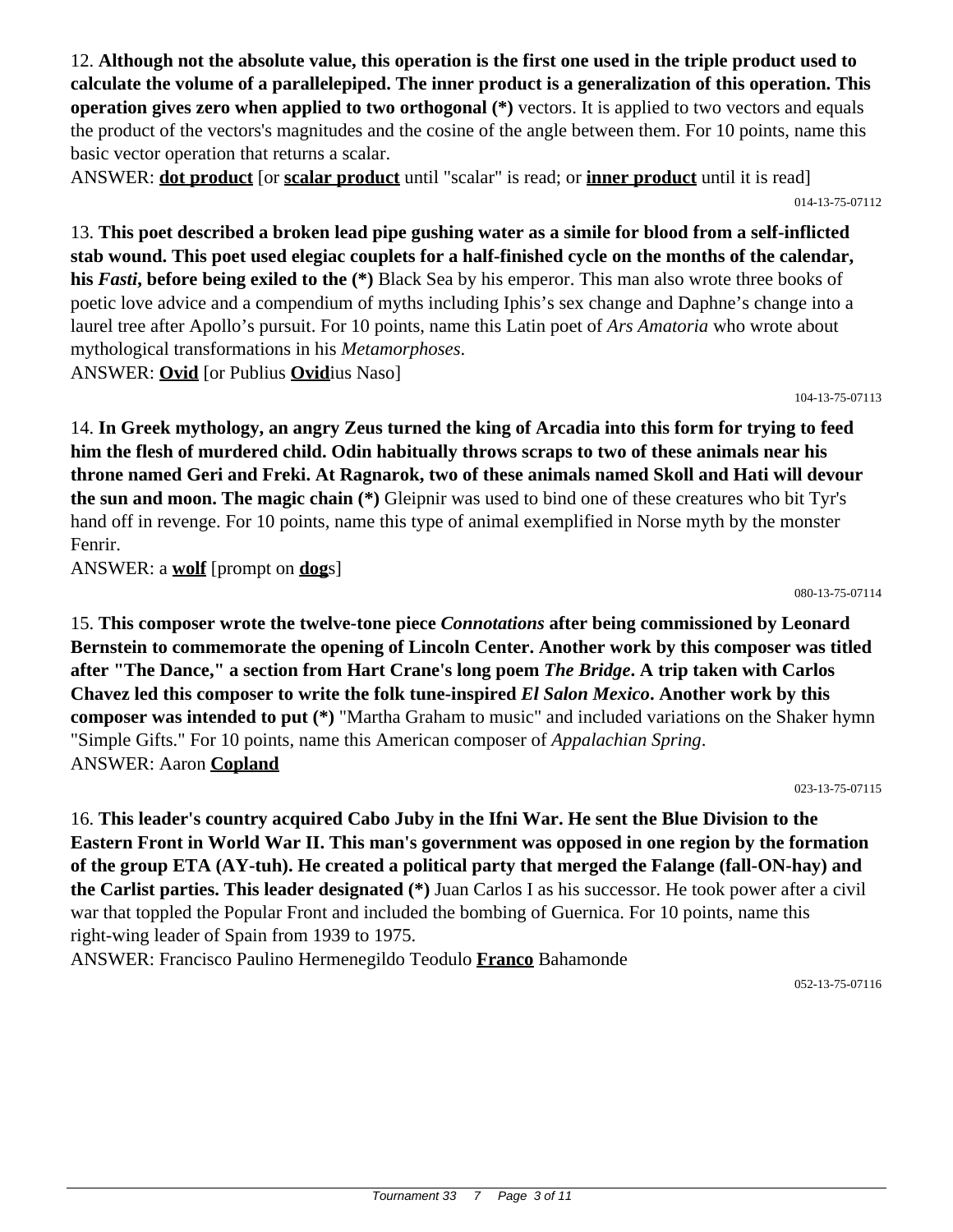17. **One work by this author, which is set in Acadie, concerns the daughter of Benedict Bellafontaine, who is loved by Gabriel Lajuenesse. He wrote of a "spreading chestnut tree" and a man with "large and sinewy hands" in his "The Village Blacksmith," and he wrote of Priscilla Mullins and the title Puritan captain in his** *The Courtship of (\*) Miles Standish.* This man wrote about the husband of Minnehaha, and he wrote of "the belfry arch of the North Church tower" in another poem. For 10 points, identify this author of *The Song of Hiawatha* and "Paul Revere's Ride." ANSWER: Henry Wadsworth **Longfellow**

18. **Pablo Picasso painted 58 reinterpretations of this work. Francisco Goya's portrait of Charles IV and his family borrowed many elements from this work. This painting's artist appears bearing a red cross on his chest, standing behind a canvas, and looking out at the viewer. On the right side of this painting sits a dog and two (\*)** dwarfs. In the background, a mirror shows the faint reflection of the parents of the central figure. For 10 points, name this Diego Velázquez painting of the Infanta Margarita and her servants.

ANSWER: *Las Meninas* [or *The Maids of Honor*]

19. **This man's son was sent to deal with an invasian of Friuli carried out by the Avars. This man studied with Alcuin of York, whom he also used to propagate learning in his kingdom. This leader once defeated his former father-in-law, Desiderius, and his biographer was Einhard. This man's rearguard was defeated by the Basques at the Battle of (\*)** Roncevaux Pass. He was crowned in Rome by Pope Leo III on Christmas Day in 800 CE. For 10 points, name this Frankish leader who served as the Holy Roman Emperor.

ANSWER: **Charlemagne** [or **Charles the Great**; or **Charles I**; or **Charles le Grand**; or **Carolus Magnus** ; or **Karl der Grosse**; prompt on **Charles**]

189-13-75-07119

20. **At high pressures, this element forms an allotrope that is hexagonal close packed, denoted as epsilon. Prussian blue is a pigment containing this metal element. This element is bonded to sulfur in pyrite. Coke is used in blast furnaces to (\*)** smelt compounds with this element, which produces a high-carbon product known as the pig type of this element. In the presence of water, this metal's oxides form rust. For 10 points, name this ferromagnetic transition metal that is often used to make steel. ANSWER: **iron**

140-13-75-07120

21. **For an object in a fluid, this quantity is given by the density times the acceleration of gravity times the height of the fluid above the object. A fluid whose density is only a function of this quantity is known as** (\*) barotropic. If this quantity is increased at any point in a confined fluid, there is an equal increase at every other point in the container according to Pascal's law; Pascal also names the SI unit for this quantity. For 10 points, identify this quantity defined as force per unit area. ANSWER: **pressure**

066-13-75-07121

#### 189-13-75-07117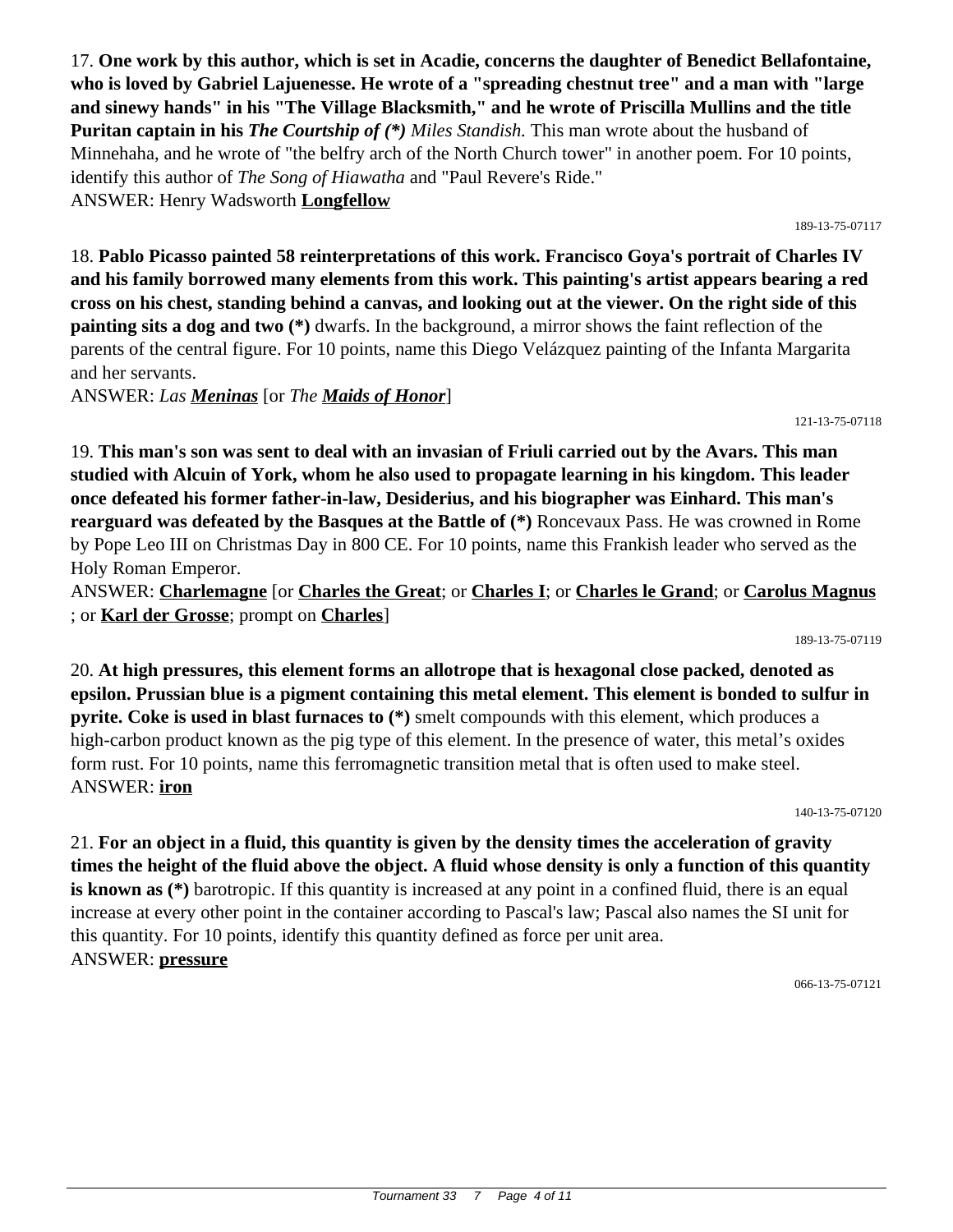22. **This leader's government had a National Energy Program unpopular in the western half of his country. This leader with a namesake "mania" resigned after a long "walk in the snow." He added the Charter of Rights and Freedoms while repatriating one document. He said, "Just watch me," after using the War Measures Act against the (\*)** FLQ during the October Crisis. For 10 points, name this prime minister who was in office when Britain relinquished constitutional control of his country in 1982, and who worked against Quebec separatism. ANSWER: Pierre Elliott **Trudeau**

153-13-75-07122

23. **One protagonist created by this author helps Louisa Musgrove after she suffers a concussion, impressing Frederick Wentworth. Another of this writer's characters is carried home in the rain by John Willoughby. In other works, this author wrote about Miss (\*)** Woodhouse's attempts to play matchmaker for her friends, and about the gradual development of romance between Mr. Darcy Elizabeth Bennet. For 10 points, name this female British novelist of *Emma* and *Pride and Prejudice.* ANSWER: Jane **Austen**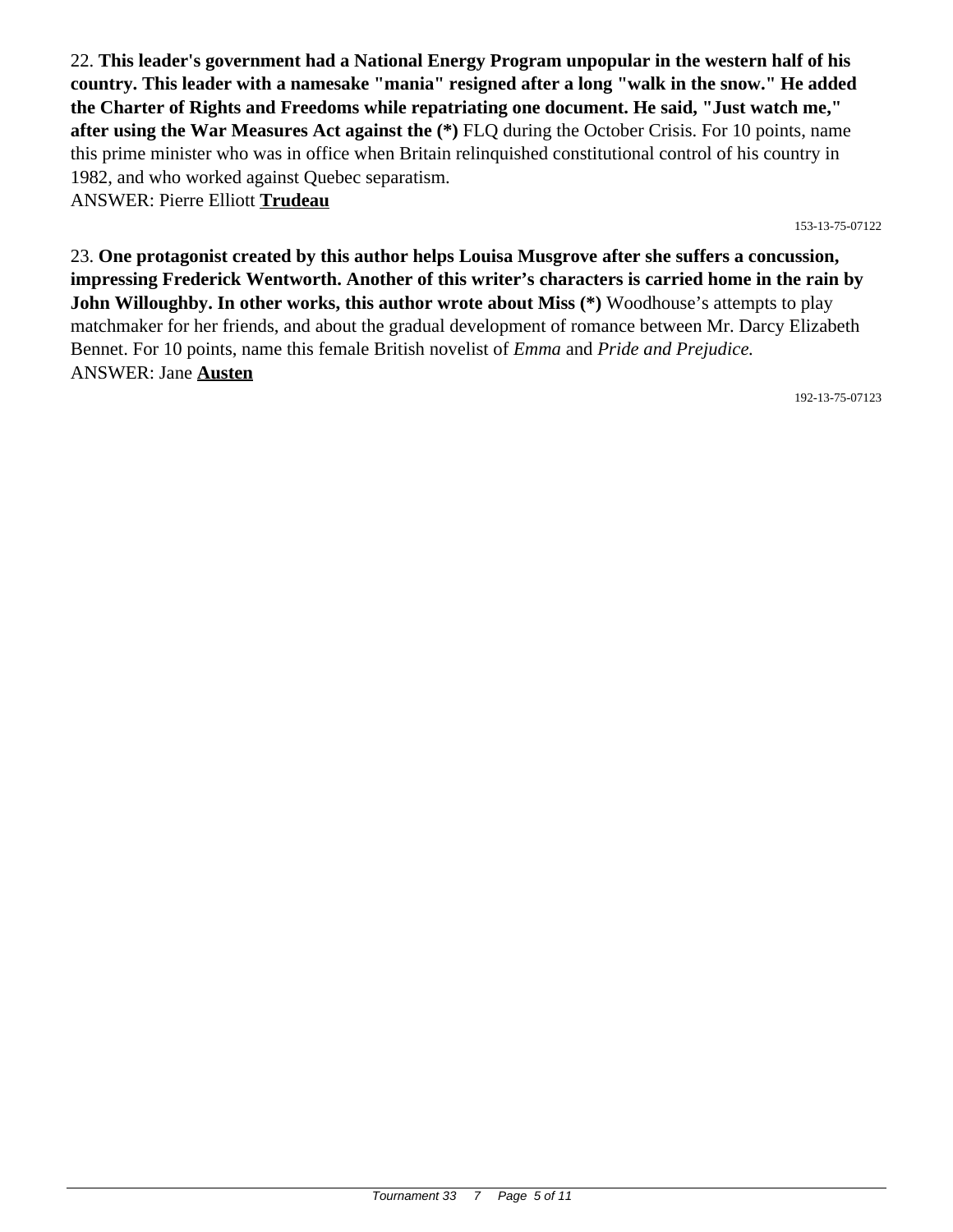#### **Tournament 33 Round 7 Bonuses**

1. This character delays her execution by telling stories to her husband each night, allowing her to be spared and eventually become the queen. For 10 points each:

[10] Name the wife of Shahryar, who tells stories such as "The Fisherman and the Jinni" in a frame story. ANSWER: **Scheherazade**

[10] Scheherazade is a character from this collection of stories from the Middle East. Notable stories in this collection include "Ali Baba and the Forty Thieves."

ANSWER: *One Thousand and One Nights* [or *Arabian Nights*; or *The Arabian Nights' Entertainment*] [10] In the story of Sinbad the Sailor, Sinbad encounters one of these giant mythical birds, which supposedly could carry off elephants.

ANSWER: **roc**s

140-13-75-07201

2. For 10 points each, answer these questions about American photography.

[10] This American nature photographer captured a moonrise at Hernandez, New Mexico and made pioneering black-and-white photographs of Yosemite National Park.

### ANSWER: Ansel **Adams**

[10] Adams founded a photography group named for the widest of these measurements of camera aperture size. As this number increases, the resulting photograph's depth of field increases.

ANSWER: **f-stop**s [or **focal ratio**s; or **f-ratio**s; prompt "f"; do not accept "f/64"]

[10] This other American photographer depicted another woman surrounded by her starving Depression-era children in *Migrant Mother*.

#### ANSWER: Dorothea **Lange**

104-13-75-07202

3. These people were allowed to freely take a quarter of the land they cultivated as a "pauper's allotment" due to one reform. For 10 points each:

[10] Name this class of peasants that was emancipated in 1861 in Russia.

### ANSWER: **serf**s [or **krepostnoi**]

[10] This tsar was responsible for emancipating the serfs, but he was assassinated in 1881.

### ANSWER: **Alexander II** of Russia [or **Aleksandr Nikolayevich**; prompt on **Alexander**]

[10] Alexander II was assassinated by members of this group, which grew out of the earlier Land and Freedom party.

### ANSWER: **People's Will** [or **People's Freedom**; or **Narodnaya Volya**]

023-13-75-07203

4. This term comes from the name of the Persian polymath Al-Khwarizmi. For 10 points each:

[10] Identify this term for a step-by-step procedure to evaluating a problem.

#### ANSWER: **algorithm**s

[10] The set of all problems solvable by a machine named for this English computer scientist are solvable by an algorithm.

#### ANSWER: Alan **Turing**

[10] The thesis that proved that all problems solvable by a Turing machine are solvable by an algorithm is due to Turing and this American computer scientist.

### ANSWER: Alonzo **Church**

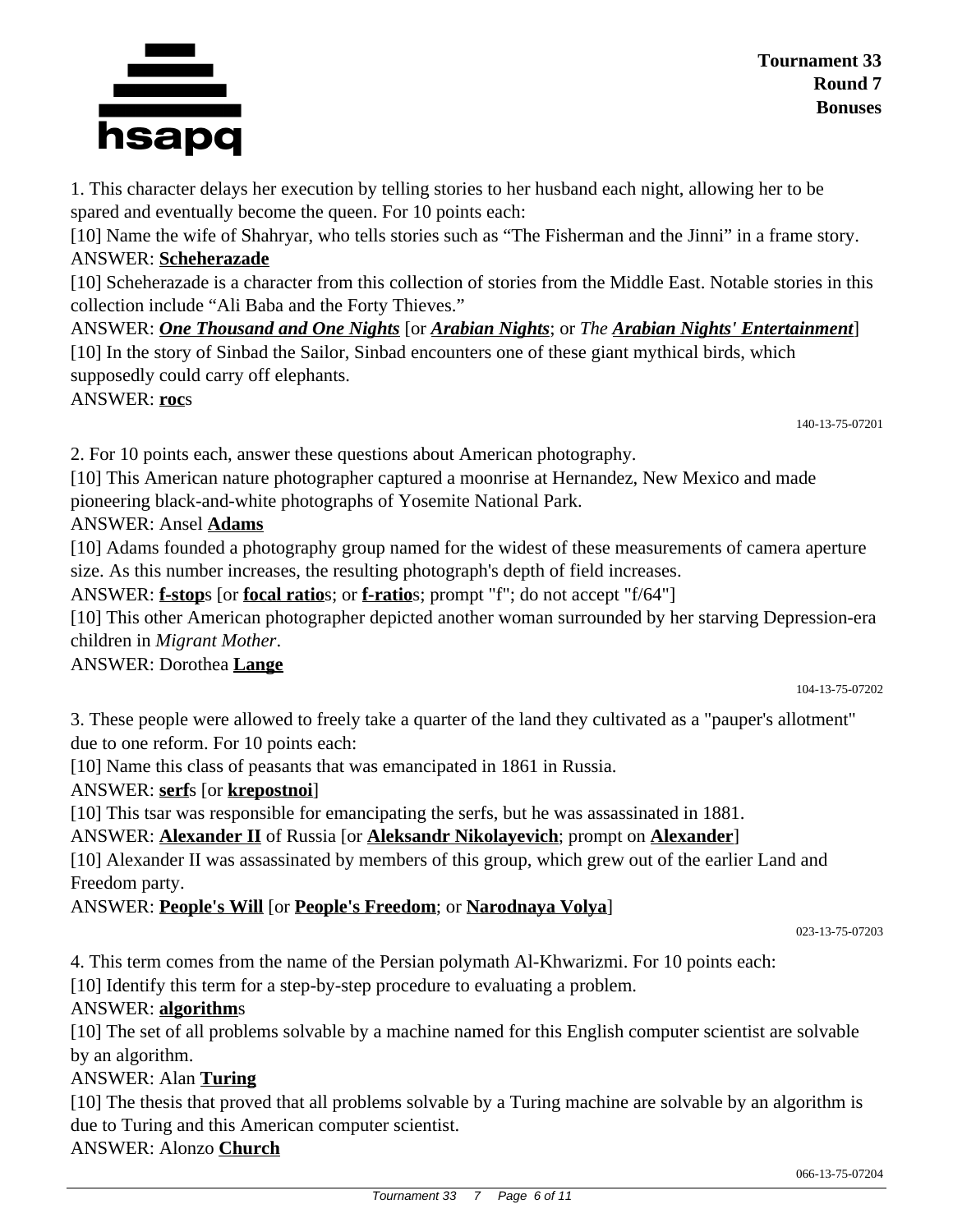5. This figure killed Thersites for making fun of his weeping for the Amazon Penthesilea. For 10 points each:

[10] Name this greatest Greek warrior during the Trojan War, who was slain when Paris hit him in the ankle with an arrow.

# ANSWER: **Achilles**

[10] Book I of the *Iliad* opens with Achilles' rage at being forced by Agamemnon to give up this concubine. ANSWER: **Briseis**

[10] Achilles was the son of Thetis and this brother of Telamon.

# ANSWER: **Peleus**

6. The Conway Cabal attempted to remove this leader from power. For 10 points each:

[10] Name this President whose "farewell address" warned Americans about political parties. He was succeeded by John Adams.

# ANSWER: George **Washington**

[10] This other president's farewell address predicted the growth of the "military-industrial complex." Events during his term include the Soviet launching of *Sputnik* and the government intervention on behalf of the Little Rock Nine.

# ANSWER: Dwight David **Eisenhower**

[10] This military leader gave a farewell speech in which he stated "old soldiers never die, they only fade away." He presided over the allied occupation of Japan.

# ANSWER: Douglas **MacArthur**

186-13-75-07205

7. The units for this quantity can be written as Joules per Coulomb. For 10 points each:

[10] Name this quantity, which is also known as the electric potential difference. It is the amount of work needed to move a charge against an electric field.

### ANSWER: **voltage**

[10] Voltage produced by a battery or other power source, as well as by a magnetic field, is known by this term.

# ANSWER: **electromotive force** [or **emf**]

[10] One device that creates an electromotive force is this popular demonstration tool, which causes one's hair to stand on end when touching it.

### ANSWER: **Van de Graaff** generator

140-13-75-07207

8. In this play, Haemon commits suicide after discovering the body of the title character in a cave. For 10 points each:

[10] Name this play, where the sister of Ismene and daughter of Oedipus buries the body of her brother Polynices against the decree of Creon.

### ANSWER: *Antigone*

[10] *Antigone* is the last play in the Theban cycle by this playwright, who wrote about Oedipus as "The King" and "At Colonus."

### ANSWER: **Sophocles**

[10] This wife of Creon becomes mad with grief and dies after Haemon's suicide.

### ANSWER: **Eurydice**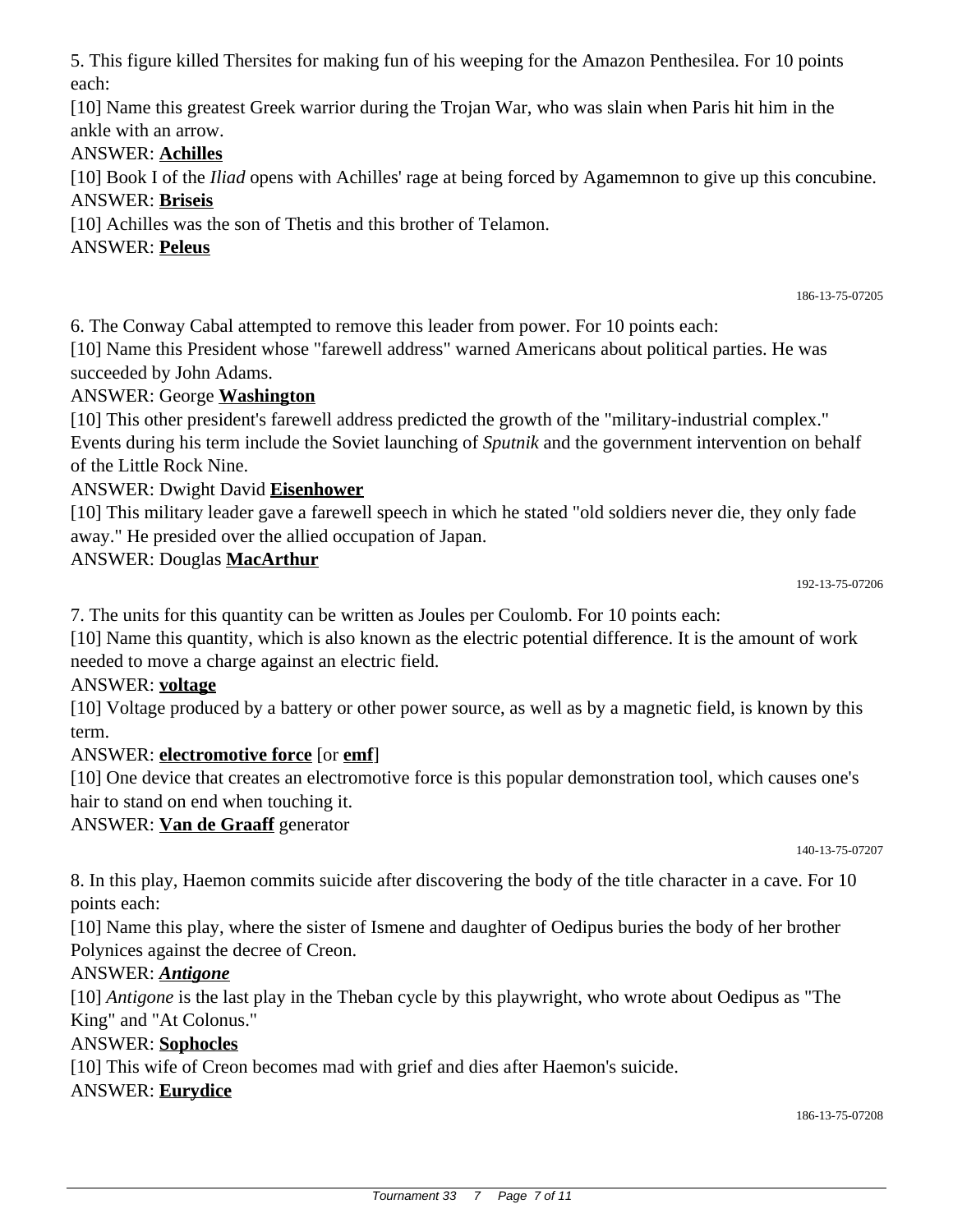9. A buildup of disadvantageous mutations engaging in this process is called Muller's ratchet. For 10 points each:

[10] Name this process which is used by organisms such as bacteria and protists, in which organisms produce offspring without the fusion of gametes or fertilization.

## ANSWER: **asexual reproduction**

[10] One example of asexual reproduction demonstrated by hydra and baker's yeast is this one, in which a new organism develops from a split-off portion of another.

## ANSWER: **budding**

[10] This form of asexual reproduction, which was studied by Charles Bonnet and Jacques Loeb, involves an ovum developing into another organism without fertilization. In bees, it produces drones.

#### ANSWER: **parthenogenesis**

189-13-75-07209

10. One of these works written by Benjamin Franklin chronicles its author's publication of *Poor Richard's Almanac.* For 10 points each:

[10] Name this genre similar to memoirs in which the author writes about his or her life.

### ANSWER: **autobiography**

[10] This poet who read "On the Pulse of Morning" at Bill Clinton's inauguration wrote about growing up in Stamps, Arkansas in her autobiography *I Know Why the Caged Bird Sings.*

### ANSWER: Maya **Angelou** [or Marguerite **Johnson**]

[10] This other American recounted his time in Baltimore and his fight with Mr. Covey in his autobiography.

ANSWER: Frederick **Douglass**

11. Charles Gounod wrote one of these pieces "for a Marionette." For 10 points each:

[10] Name this type of composition, which is usually slow-paced and depicts a certain event after one's death. A famous one in B flat minor was written by Chopin.

### ANSWER: **funeral march**es [prompt on **march**es]

[10] This composer opened his fifth symphony with a funeral march. He may be better known for his eighth symphony, *Symphony of a Thousand*.

#### ANSWER: Gustav **Mahler**

[10] The third movement of Mahler's "Titan" symphony is considered a funeral march, whose theme is taken from this French children's song. Lyrics from it include "Dormez-vous?" (door MAY VOO) ANSWER: "**Frere Jacques**" [or "**Brother John**"; or "**Brother Jacques**"]

140-13-75-07211

12. This writer captured the anxiety of the nuclear era some thirty years before it actually began with his 1922 novel *Krakatit*. For 10 points each:

[10] Name this Czech writer who drew on a word for serf labor to coin the term "robot" for the protagonists of his play *R.U.R.*.

### ANSWER: Karel **Capek**

[10] Capek also wrote this satirical novel about the title uprising against humanity of an intelligent race of aquatic creatures.

ANSWER: *War with the Newts* [or *War with the Salamanders*; or *Valka s Mloky*]

[10] Both *R. U. R.* and *War with the Newts* fall under this literary genre, whose grandmaster was the Russian-born emigree Isaac Asimov.

ANSWER: **science fiction** [or **sci-fi**]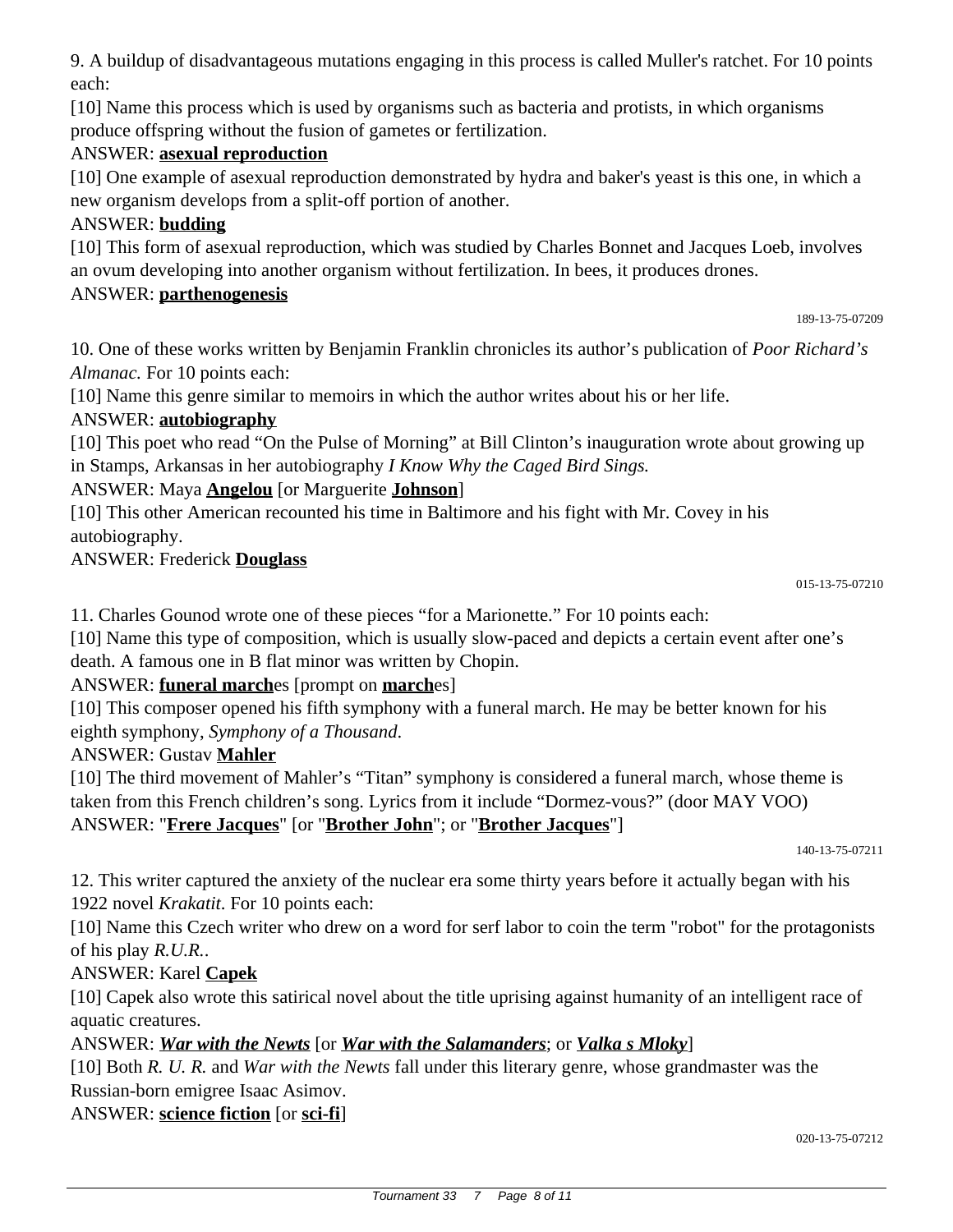13. Answer these questions about ancient Persia's military encounters with other nations, for 10 points each.

[10] At this 490 BCE battle, the Greeks repelled Darius's Persian invasion. A herald with news of victory from this battle proverbially died after running 26 miles to Athens.

# ANSWER: Battle of **Marathon**

[10] This Greek "father of history" made Greco-Persian relations central to his nine-book *Histories*, which include the Thermopylae story amid more fanciful accounts.

# ANSWER: **Herodotus**

[10] According to Herodotus, Persia subdued this Anatolian empire during the rule of its rich king Croesus. It used a gold-silver alloy to mint the first coins.

ANSWER: **Lydia**n empire

14. Answer some questions relating to the features of a certain planet, for 10 points each:

[10] This feature of the eighth planet of the sun, which was first observed in 1989 by NASA's Voyager 2 probe, is similar in appearance to a certain feature of Jupiter.

### ANSWER: **Great Dark Spot** [or **GDS-89**]

[10] This is the largest moon of the planet which includes the Great Dark Spot. It is the coldest body in the solar system and its geysers eject frozen nitrogen.

#### ANSWER: **Triton**

[10] Triton is the largest moon of this outermost gas giant of the solar system, which is the eighth planet from the sun. It is also home to the moons Nereid and Galatea.

#### ANSWER: **Neptune**

104-13-75-07213

15. This man used the analogy of the *bricoleur,* a man who builds by tinkering with the materials at hand, to explain the creation of myths. For 10 points each:

[10] Name this French anthropologist, the author of *The Savage Mind.*

### ANSWER: Claude **Lévi-Strauss**

[10] Lévi-Strauss belonged to this school of thought in anthropology. This school of thought, often opposed to functionalism, emphasized binary relationships within cultures and was adopted from work done in a different field by Ferdinand de Saussure.

### ANSWER: **structuralism** [or **structural** anthropology]

[10] Saussure worked in this social science. Noam Chomsky is an academic in this field, whose subfields include semantics and etymology.

ANSWER: **linguistics**

121-13-75-07215

16. This peg-legged quartermaster carries a parrot named Captain Flint. For 10 points each:

[10] Name this man who instigates a mutiny on the *Hispaniola*.

### ANSWER: Long John **Silver** [or **Long John** Silver]

[10] Long John Silver appears with Jim Hawkins and Billy Bones in this Robert Louis Stevenson adventure novel.

### ANSWER: *Treasure Island*

[10] In *Treasure Island*, this former pirate in Captain Flint's crew is marooned on the island. He brings the heroes to its location after Dr. Livesey gives him cheese.

ANSWER: Benjamin **Gunn** [or **Ben**jamin Gunn]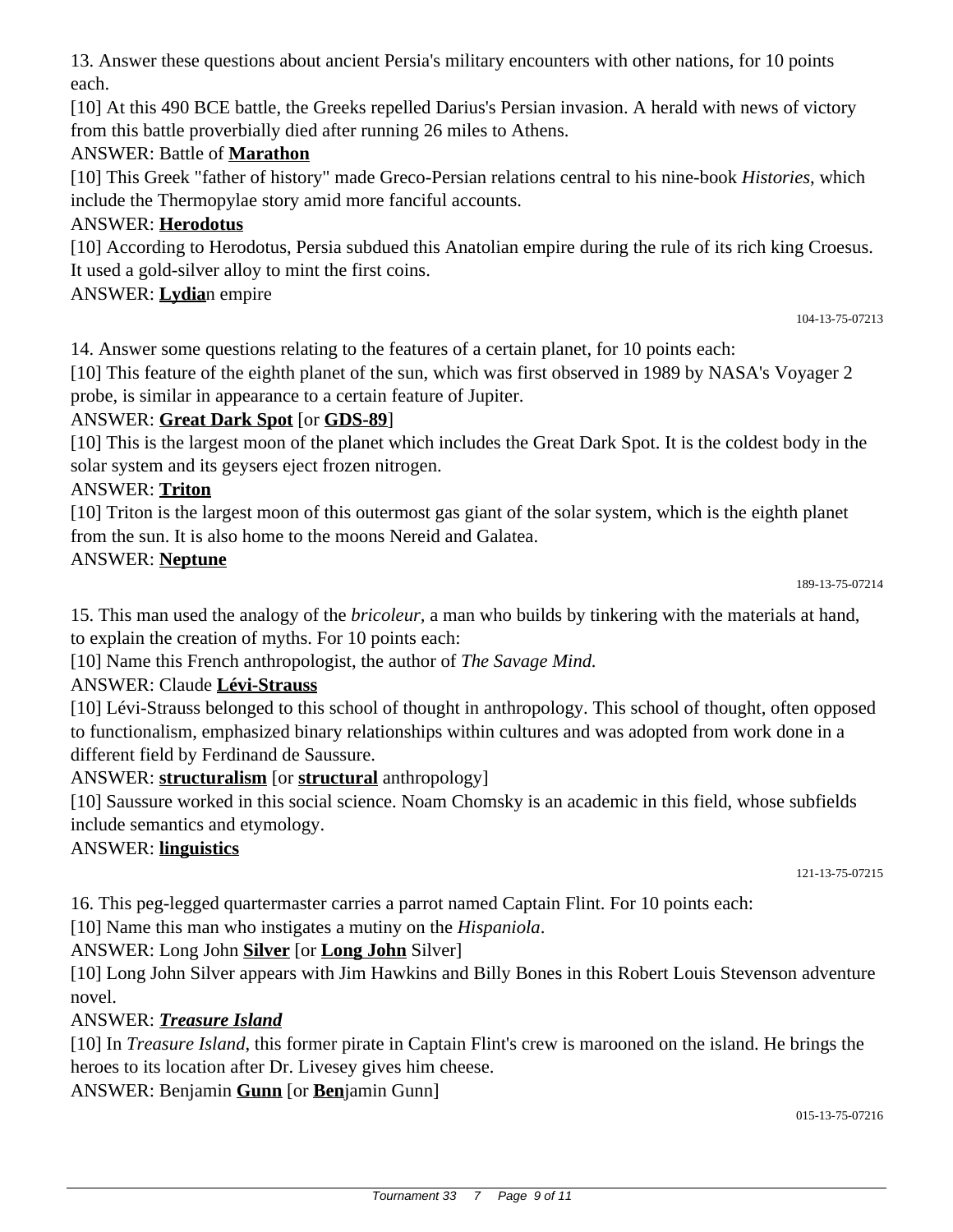Tournament 33 7 Page 10 of 11

17. This work's artist painted *After the Hurricane* as a sort of sequel to it. For 10 points each: [10] Name this work in which a black man is in a boat surrounded by sharks as a water spout looms in the background.

#### ANSWER: *The Gulf Stream*

[10] This artist of *The Gulf Stream* depicted an elderly white ex-plantation owner meeting her three ex-slaves in *A Visit from the Old Mistress*.

#### ANSWER: Winslow **Homer**

[10] Winslow Homer specialized in these kinds of paintings, which focuses mainly on the natural scenery of its setting, rather than individual figures.

#### ANSWER: **landscape**s

18. Answer the following about early figures in analytic philosophy, for 10 points each.

[10] This British atheist helped start analytic philosophy with Alfred Whitehead by using rigorous logic in his *Principia Mathematica.*

#### ANSWER: Bertrand **Russell**

[10] Analytic philosophers often deal with the "ideal" or "ordinary" types of this human ability, whose vagueness leads to the problems of reference, context, and meaning.

ANSWER: **language** [or **speech**; or **utterance**s; or uttering **word**s; prompt on **communication**]

[10] This British common-sense philosopher inspired Wittgenstein with his "here is a hand" argument, and rejected definitions of the good in *Principia Ethica*.

ANSWER: George Edward **Moore**

104-13-75-07218

149-13-75-07217

19. During this war, Thomas Truxton captured the *L'Insurgente* and *La Vengeance*. For 10 points each: [10] Name this unofficial war between the United States and France during John Adam's presidency. ANSWER: **Quasi**-War

[10] This man was second-in-command of the American army during the Quasi-War. He served as the first Treasury Secretary and was later killed by Aaron Burr in a duel.

#### ANSWER: Alexander **Hamilton**

[10] This French foreign minister nearly caused war with the United States by asking for a bribe from an American commission in the XYZ Affair.

ANSWER: Charles Maurice de **Talleyrand**-Perigord

186-13-75-07219

20. For 10 points each, name these places in the Pacific where archaeological work was done.

[10] Hoana, Hamosa, and Moru are the three cultural phases proposed for civilizations on Guadalcanal, the largest island in this chain. Buka and Bougainville are part of it geographically.

#### ANSWER: **Solomon Islands** [or the **Solomons**]

[10] Though José Garanger did most of his field work on Efate, his best-known discovery in this country was the burial site of legendary chief Roy Mata. The creole Bislama is an official language here.

#### ANSWER: Republic of **Vanuatu** [or Ripablik blong **Vanuatu**; prompt on **New Hebrides**]

[10] Excavations on this island have revealed the presence of quarries at which giant stone heads known as moai were created, helping discredit the fringe theory that aliens helped its inhabitants.

#### ANSWER: **Easter** Island [or **Rapa Nui**; or **Te Pito te Henua**; or Isla de **Pascua**]